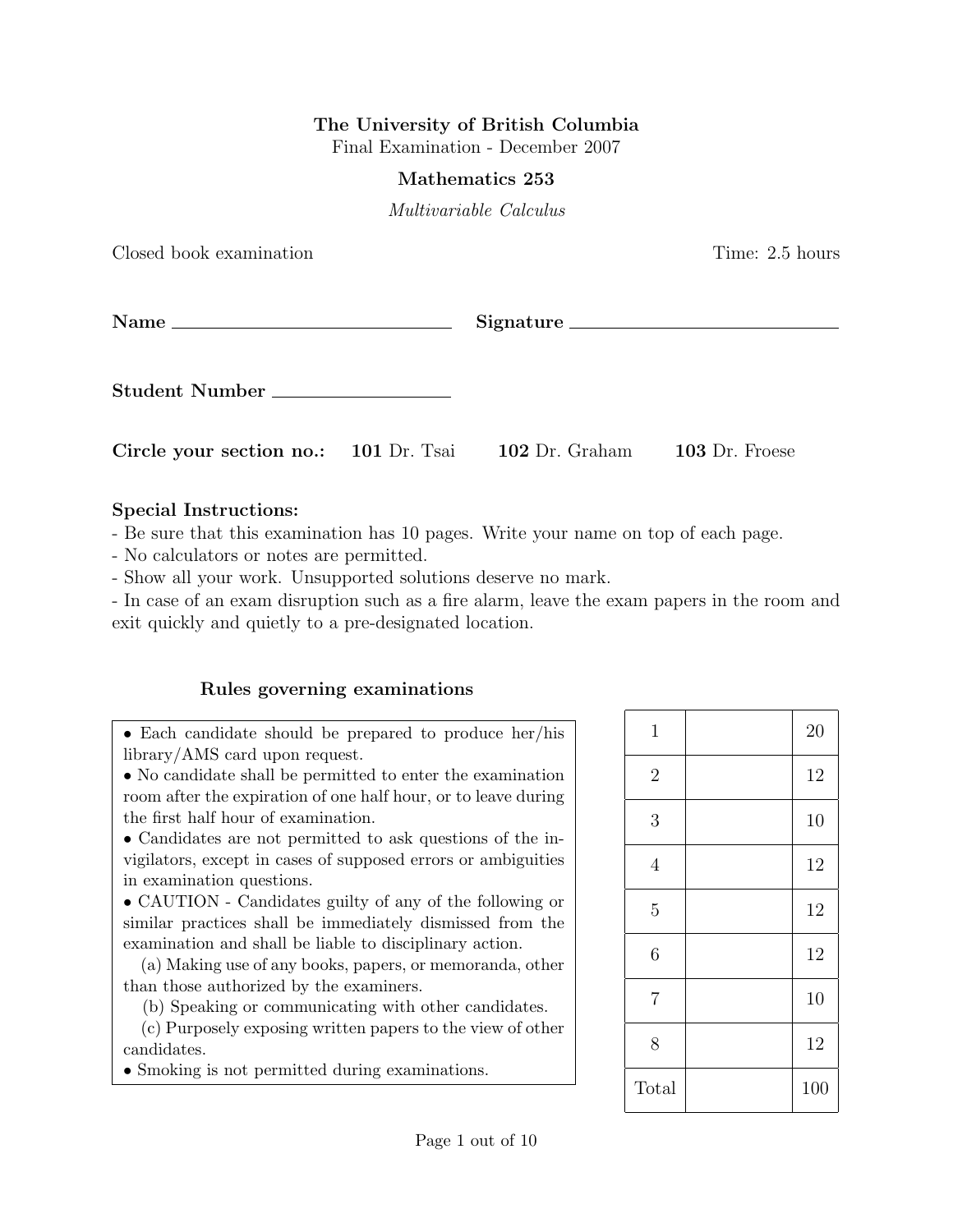1. [20pt] For the following questions, fill in the answers in the boxes. No work need to be shown and no partial credit will be given.

(a) Find the angle between the two vectors  $\mathbf{v}_1 = (1, 0, 1)$  and  $\mathbf{v}_2 = (0, 1, 1)$ .

 $\Delta$ nswer =

(b) Find the directional derivative of the function  $f(x, y) = e^{x+y}$  along the direction of the vector  $\mathbf{v} = \left(\frac{1}{\sqrt{2}}\right)$  $\overline{\overline{2}}$  ,  $\frac{1}{\sqrt{2}}$  $(\frac{1}{2})$  at  $x = 0, y = 1$ .

 $\begin{bmatrix} \text{Answer} = \end{bmatrix}$ 

(c) Find the tangent plane to the surface  $x(\cos y)e^z = 1$  at the point  $(1,0,0)$ .

 $\mathbf{Answer} =$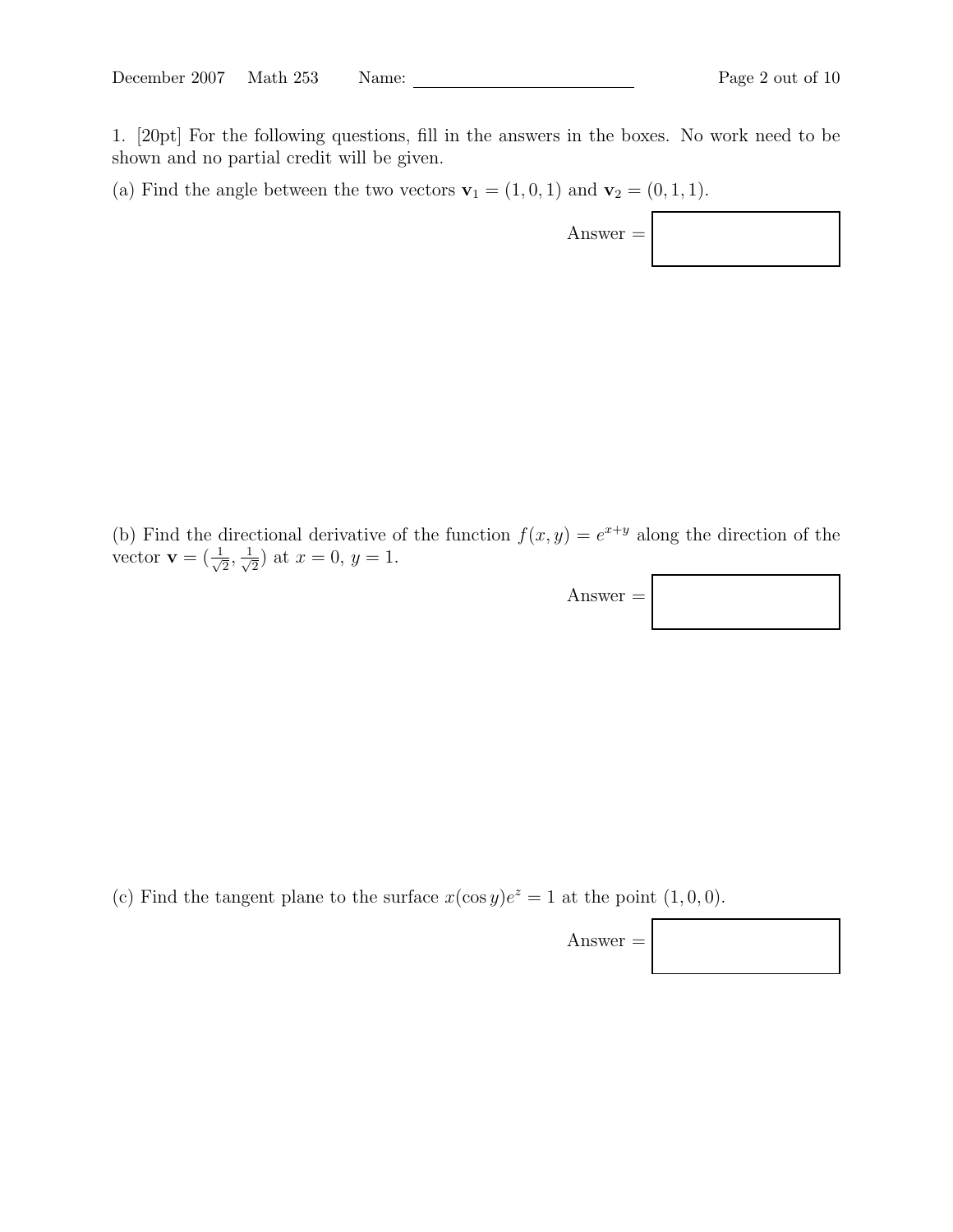

(e) If  $x(u, v) = u^2 - v^2$  and  $y(u, v) = 2uv$ . What is the Jacobian (stretching) factor if we change variables from  $(x, y)$  to  $(u, v)$ ?

 $\mathbf{Answer} =$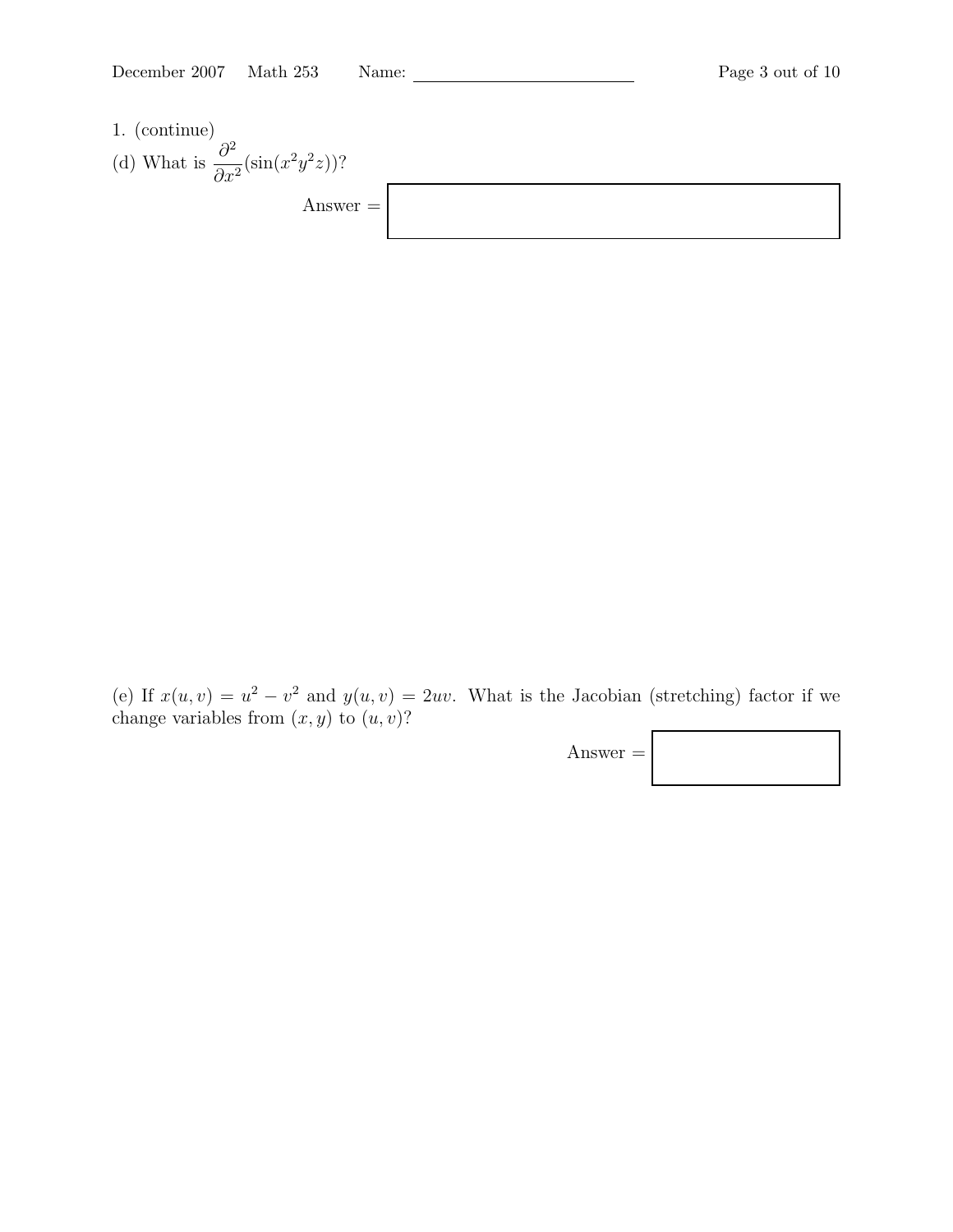- 2. [12pt] Given three points  $A = (1, 2, 3), B = (1, 3, 4), C = (0, 1, 3).$
- (a) Find the equation of the plane E containing  $A, B, C$ .
- (b) Find the area of the triangle with vertices  $A, B, C$ .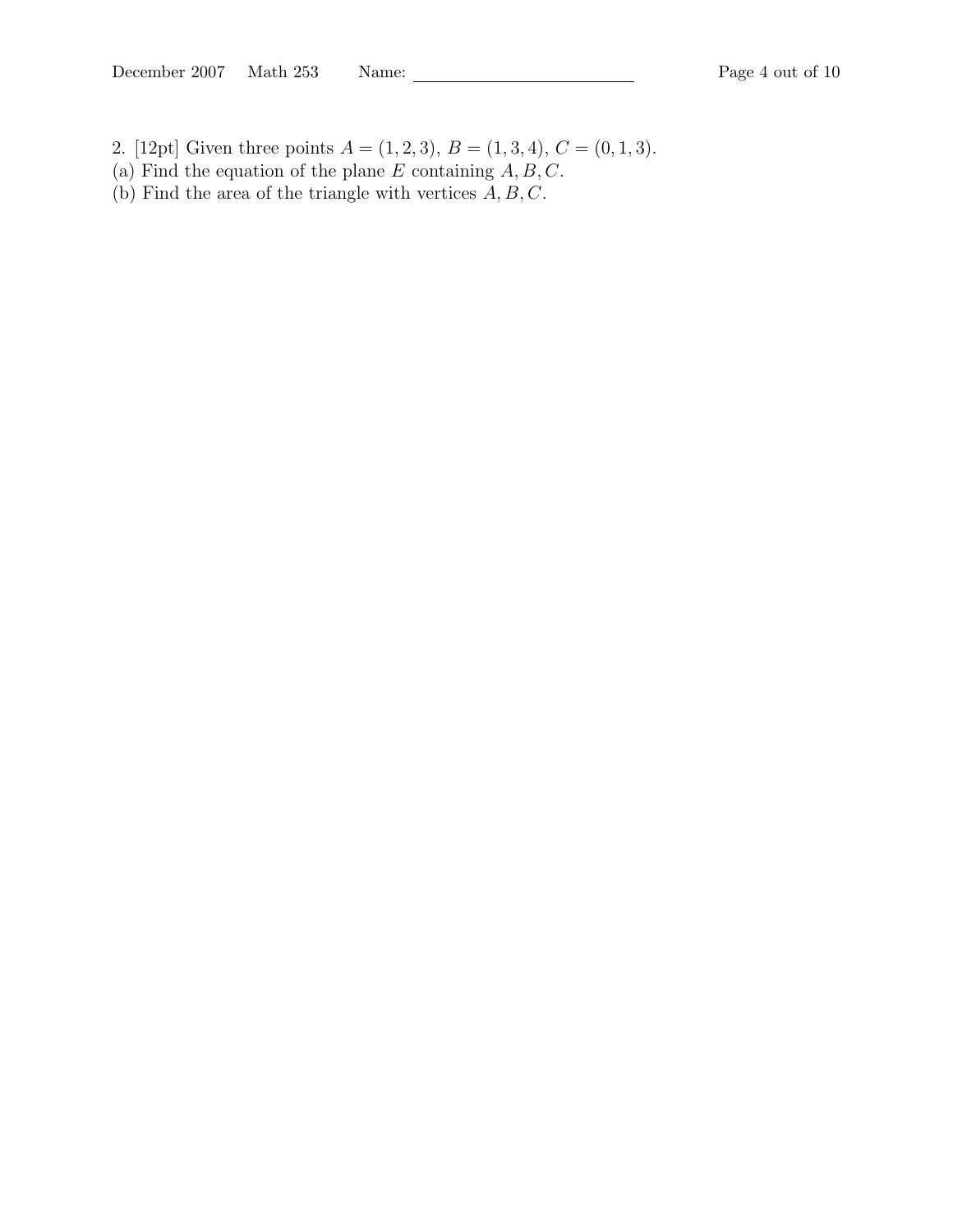3. [10pt] If  $z$  is defined implicitly as a function of  $x$  and  $y$  by

$$
xy^3 + x^2z^4 = 2,
$$

what is  $\frac{\partial z}{\partial x}$  $rac{\partial z}{\partial x}$  when  $x = y = z = 1$ ?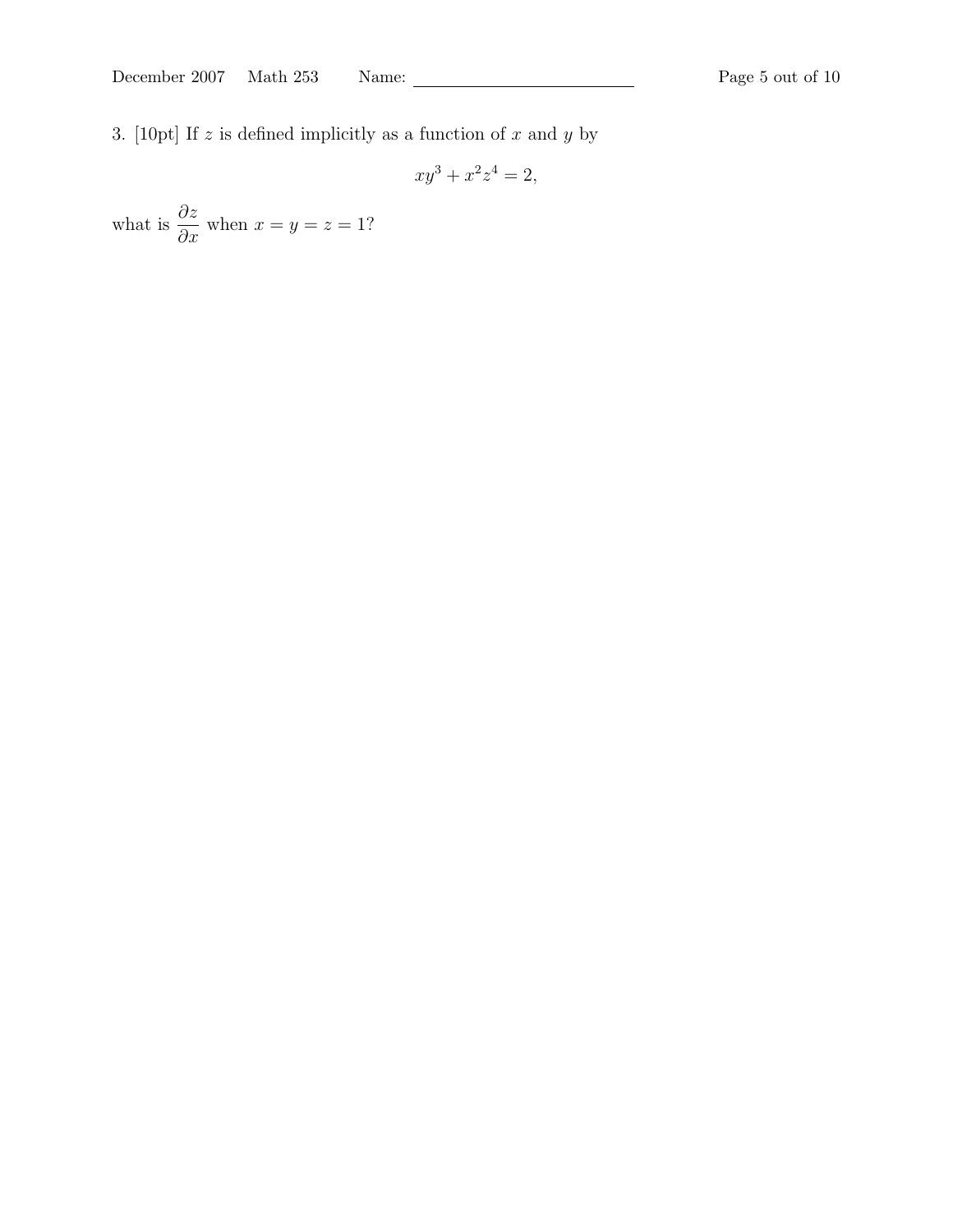4. [12pt] Consider the function  $f(x, y) = x - y + 2x^2 + 2y^2$ .

- (a) Find its critical points and values in the open disk  $x^2 + y^2 < 1$ .
- (b) Find its maximum and minimum on the circle  $x^2 + y^2 = 1$ .
- (c) Find its absolute maximum and minimum in the region  $x^2 + y^2 \leq 1$ .

You need to specify which value is maximum and which value is minimum.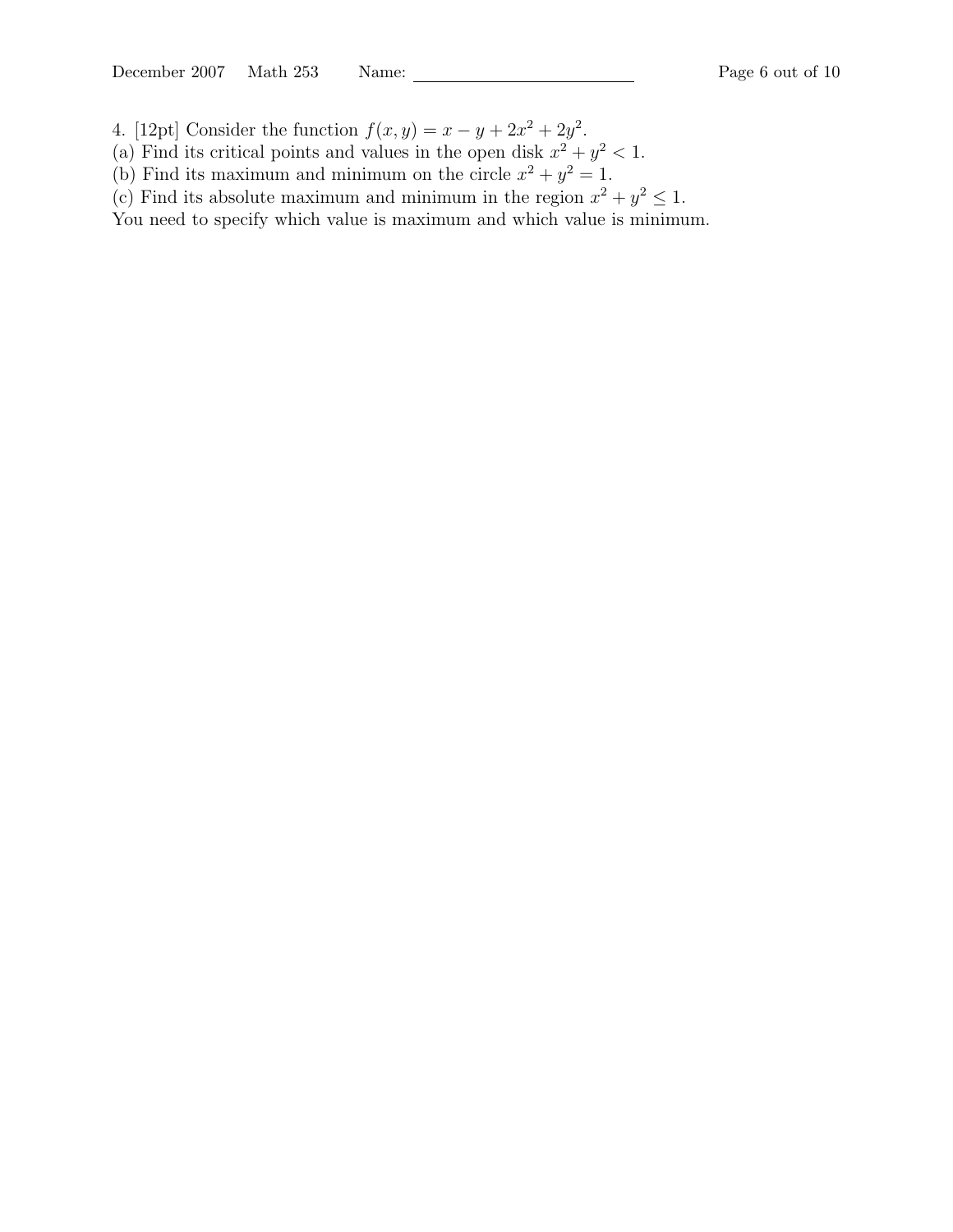December 2007 Math 253 Name: Page 7 out of 10

5. [12pt] Find the closest points to the origin on the ellipse  $x^2 + 4y^2 + 2x = 3$ .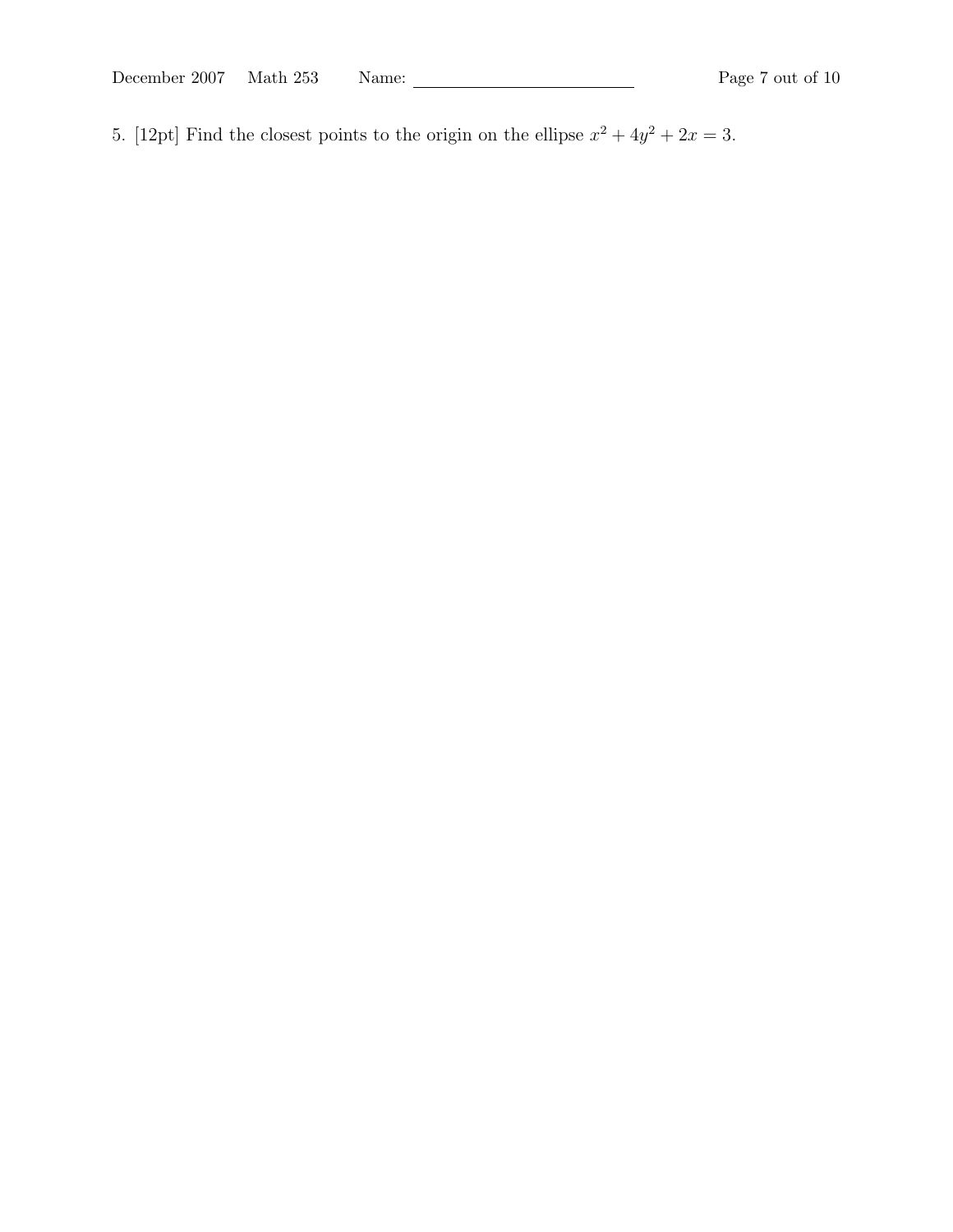6. [12pt] Consider the tetrahedron bounded by the four planes

$$
x = 0
$$
,  $y = 0$ ,  $z = 0$ ,  $x + 2y + 3z = 6$ .

Find the limits of the integrals for its volume in the three different orders

$$
\iiint dx dy dz, \quad \iiint dy dx dz, \quad \iiint dz dx dy.
$$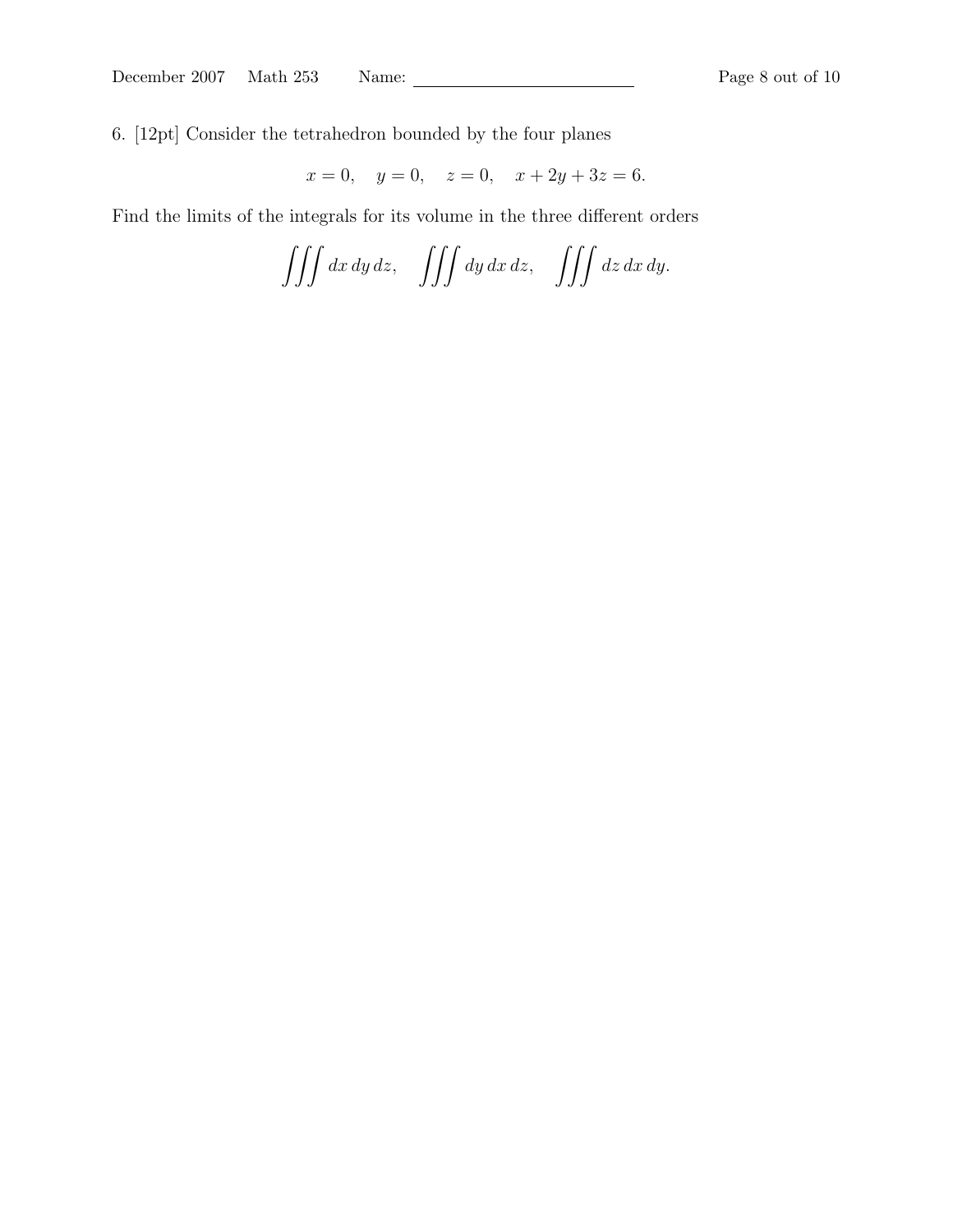7. [10pt] Compute  $\int$ R  $x dA$  where the region R looks like a slice of pizza:

 $R: x^2 + y^2 \le 4, \quad 0 \le y \le x.$